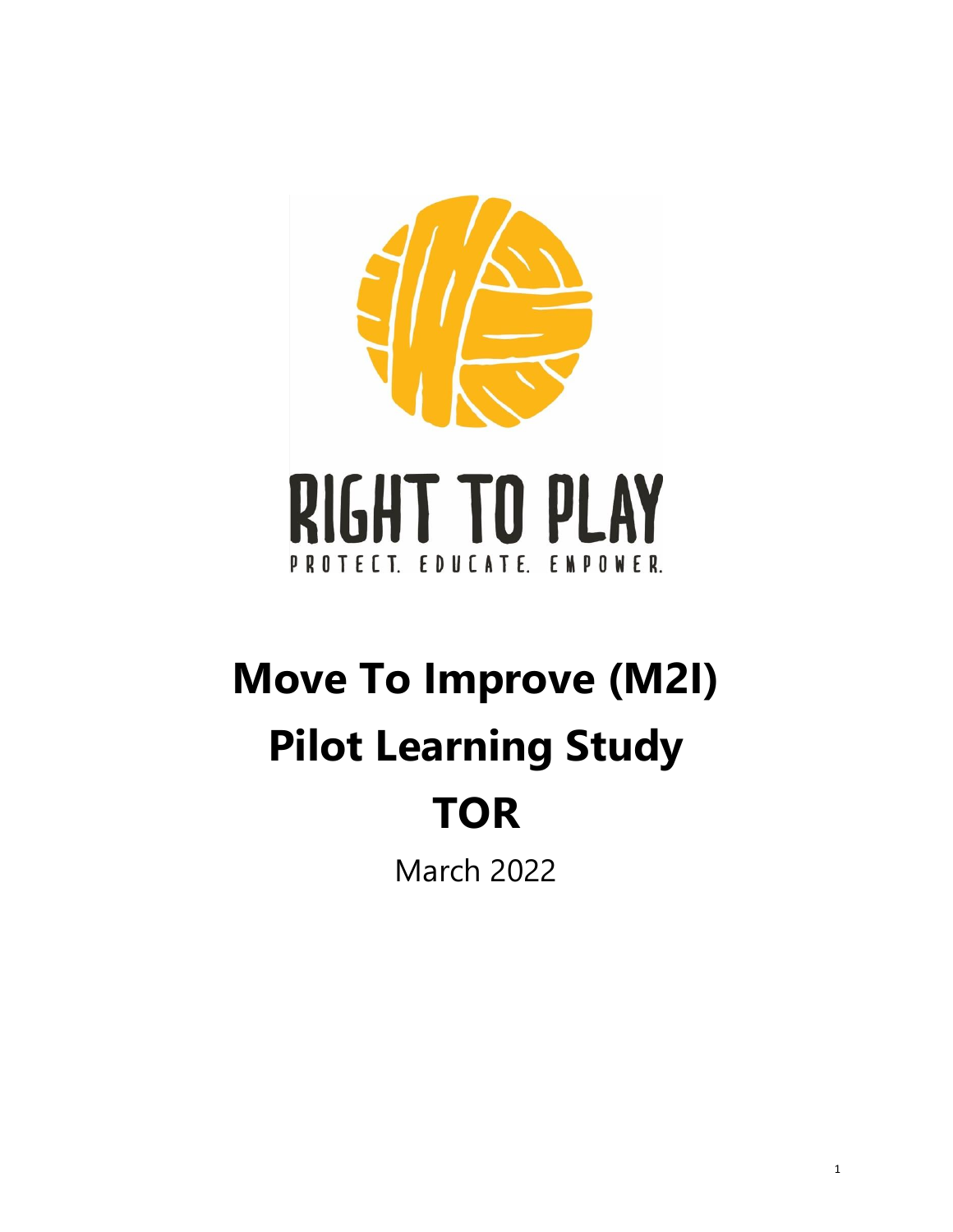# **1. Right To Play International**

Right To Play is a global organization committed to improving the lives of children and youth affected by conflict, disease, and poverty. Established in 2000, Right To Play has pioneered a unique play-based approach to learning and development which focuses on quality education, life skills, health, gender equality, child protection and building peaceful communities. With programming in 16 countries, Right To Play transforms the lives of more than 2.3 million children each year, both inside and outside of the classroom. In addition to our work with children, Right To Play advocates with parents, local communities, and governments to advance the fundamental rights of all children.

Right To Play is headquartered in Toronto, Canada and in London, UK and has operations in North America, Europe, the Middle East, Africa, and Asia. Our programs are facilitated by more than 600 international staff and 31,900 local teachers and coaches. For more information, follow @RightToPlayIntl and visit [www.righttoplay.com.](http://www.righttoplay.com/)

Right To Play is seeking to procure the services of an independent Learning Partner, to help build evidence on the effectiveness of Right To Play's newly developed psychomotor resource, Move To Improve (MTI), through a **pilot development learning study** accompanying implementation in Lebanon. We foresee the contract as including a mixed-methods baseline and endline evaluation. This will include

- the development of an evaluation framework design;
- the review, refinement and/or development of instruments;
- fieldwork administration and logistics;
- data collection, review and cleaning; and
- data analysis; reporting; and dissemination.

This will also include the writing of all accompanying reports as specified in the key deliverables.

## **2. Program Overview**

The LEGO Foundation's Build Back Better program (January 2022 – March 2023) supports interventions in psychosocial wellbeing (PSS) and education across six countries. The PSS project component in Lebanon has an ambitious learning agenda, as the design foresees conducting an effectiveness study of the Move to Improve Program.

Build Back Better is enabling Right To Play to strengthen the impact of learning through play amongst parents, caregivers, teachers, children and Ministries of Education. We are doing this through two parallel lines of work. On the one hand, we are developing, piloting and scaling up five open-sourced global learning through play resources across 5 different RTP countries. These include: 1) P.O.W.E.R, a collection of 120 games to foster collaborative play; 2) PACT, a childcentred play-based resource to promote psychosocial wellbeing among children affected by adversity; 3) Music for Emergencies, a package of games to teach children technical music skills as a way to enhance socio-emotional and leadership skills; 4) Move to Improve, a resource that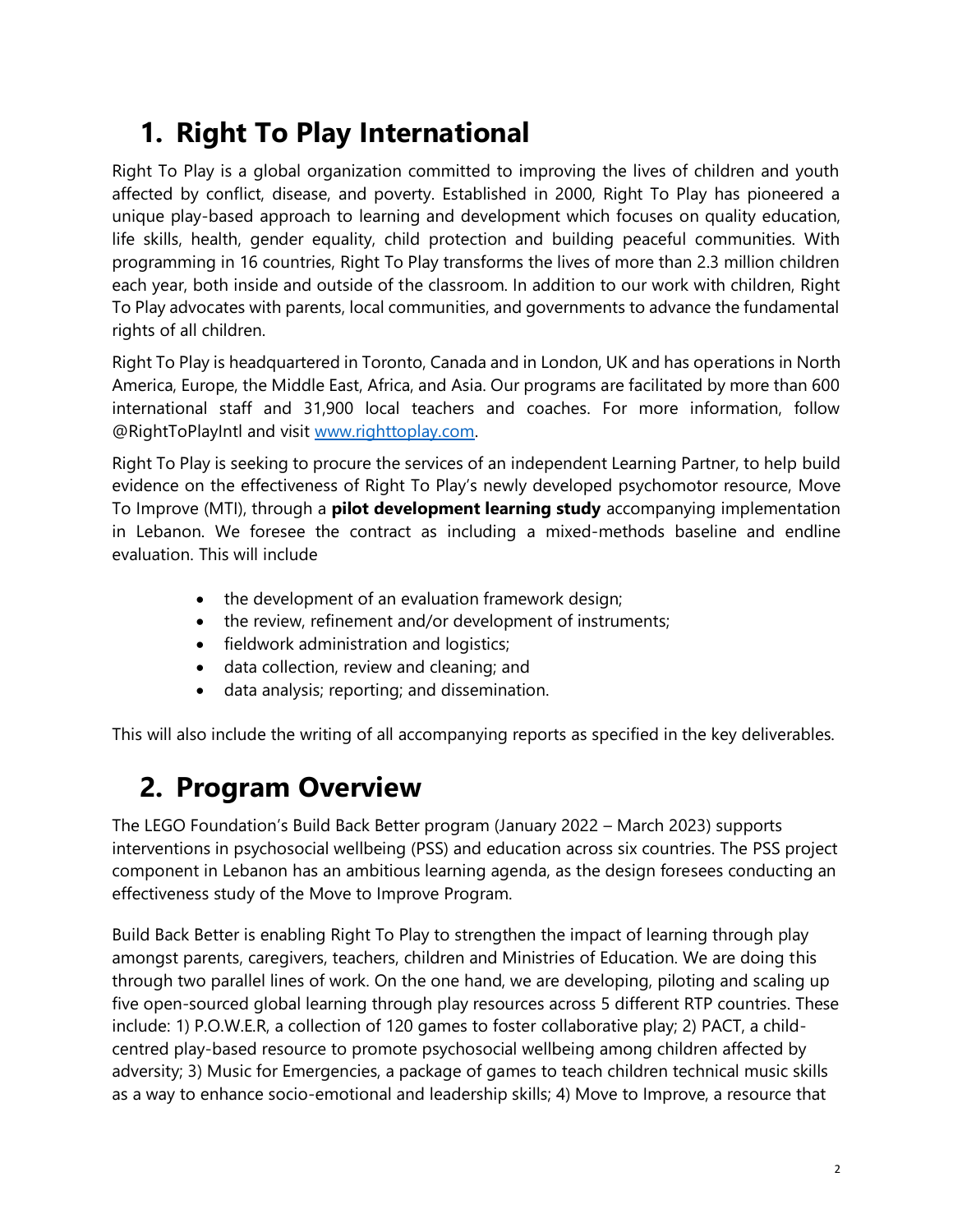focuses on the link between cognitive processes and psychomotor skills through the use of play; and 5) Parenting Education, a resource that will support the delivery of at home learning for preprimary children through the use of play. On the other hand, through the Build Back Better program, RTP is developing an integrated technical assistance model to support Ministries of Education to integrate play-based learning. In Sierra Leone, and in partnership with BRAC and the MBSSE, we are identifying opportunities to integrate play into their policy and practice.

Move to Improve (M2I) is being developed by Right To Play in partnership with the University of Saint Joseph in Lebanon. This new resource will be piloted for the first time in Lebanon. The field of psychomotricity looks at the relationship between the body and the mind, and integrates cognitive, emotional and physical aspects of children's development. Psychomotor activities are aimed at supporting personal development through cognitive and motor skills. The resource (and its piloting) will reach children between the ages of 6 and 12, divided by age groups. Piloting the new psychomotor resource in emergency settings will allow Right To Play to better understand **how play behaviour helps children in emergency settings cope with stress and external shocks.** 

The resource consists of 40 activities for children between 6-12 years old that contribute to the **development of motor, cognitive and socio-emotional skills.** The activities are divided into 4 age groups. For each age group, 10 activities are tailored to support 1 key learning and the development of different life skills in accordance with children's age (3-4 years, 5-6 years, 7-9 years, and 10-12 years). Trained facilitators, including teachers, social or health care workers who are not psychomotor therapists can use this resource to provide group-based, structured nonspecialised, psychomotor activities. The pilot program will reach children between the ages of 6 and 12 in Lebanon. The M2I resource will be piloted in 4-6 community centers (informal education centers) in Beirut. The resource will be piloted among a group of approximately 280 child participants and 20 coaches. It will be implemented by 5 RTP trainers.

# **3. Purpose of Consultancy**

Right To Play is seeking to procure the services of an independent Learning Partner, to help inform programme implementation through a small-scale pilot of the resource, gathering data on emerging signs of effectiveness among participants.

The deliverables of the consultancy are as follows:

- To produce a rigorous evaluation framework design, including an analytical framework which can be used for the endline evaluation;
- To review, refine and/or develop reliable and valid survey and other measurement instruments;
- To report the baseline starting points and endline achievements against M2I's intended outcomes;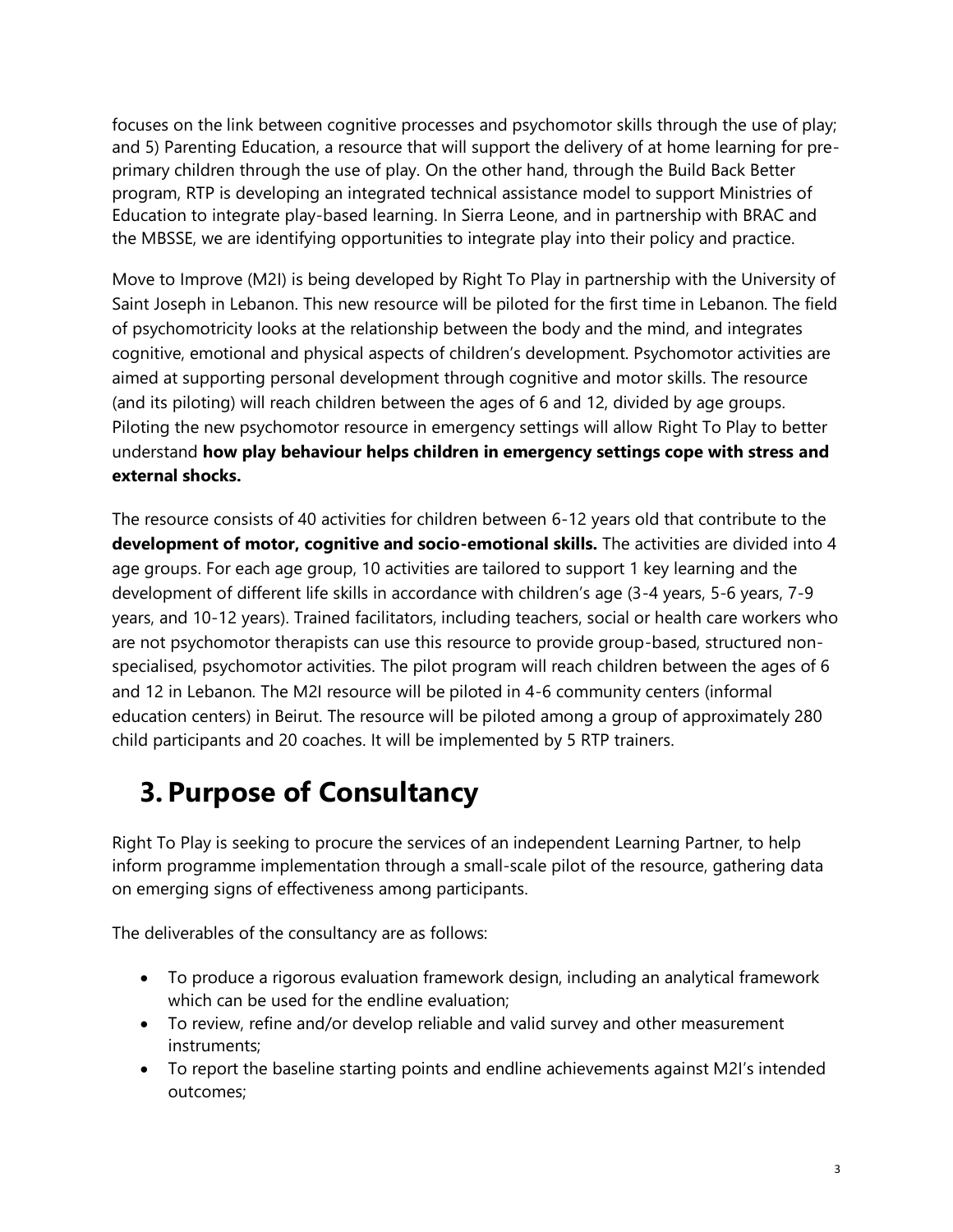- To produce evidence which facilitates discussion and learning regarding program best practices among project participants, community members, Right To Play staff, partners and institutional stakeholders; and
- To produce evidence which informs organizational strategic learning and improves capacity to carry out quality program design, implementation and monitoring for future phases of M2I, in Lebanon and beyond.

For this purpose, the project is currently seeking a consultancy firm or university research partner to design and implement a mixed-methods evaluation that will allow Right To Play to assess the effectiveness of the M2I resource. During the lifetime of the project, the Research Partner will:

- Conduct a comprehensive review of the existing documents relating to M2I, including reports from previous iterations of the pilot, the Build Back Better project's MEL plan, monitoring handbook and Theory Of Change.
- If needed, propose adjustments that will strengthen the measurement framework to assure conceptual validity from the baseline, that will feed into the regular monitoring exercises until the final evaluation.
- Design and conduct a small-scale, mixed methods study in collaboration with Right To Play and its partners.
- Design and/or revise existing data collection methodology and tools to be used during all MEL activities.
- Provide recommendations and plans for integration of data collection tools and/or other required data sets necessary for the project MEL activities.
- Produce a comprehensive report using a Right To Play report template to present the baseline study and endline reports, establishing baseline values and accurate status in line with the expected project impact and outcome indicators.
- Facilitate data validation workshops in Lebanon with key stakeholders, project participants and partners, at key learning phases in the project.

# **4. Scope of Work and deliverables**

Following awarding of the contract, inception meetings and initial planning conversations, the evaluation partner's tasks will be as follows:

- 1. Prepare a short inception report outlining the measurement approaches and methodologies to be employed in executing the assignment. This should include:
	- a. Workplan and schedule of activities.
	- b. Description of qualitative and quantitative sampling, including sampling approach, sample size, power, and confidence intervals.
	- c. Detailed methodology of how to collect, triangulate and summarize the primary and secondary data of both quantitative and qualitative nature. This will include draft versions of all data collection tools in English and Arabic.
	- d. Detailed quality assurance protocols to guide data collection/entry, including spot checking protocols.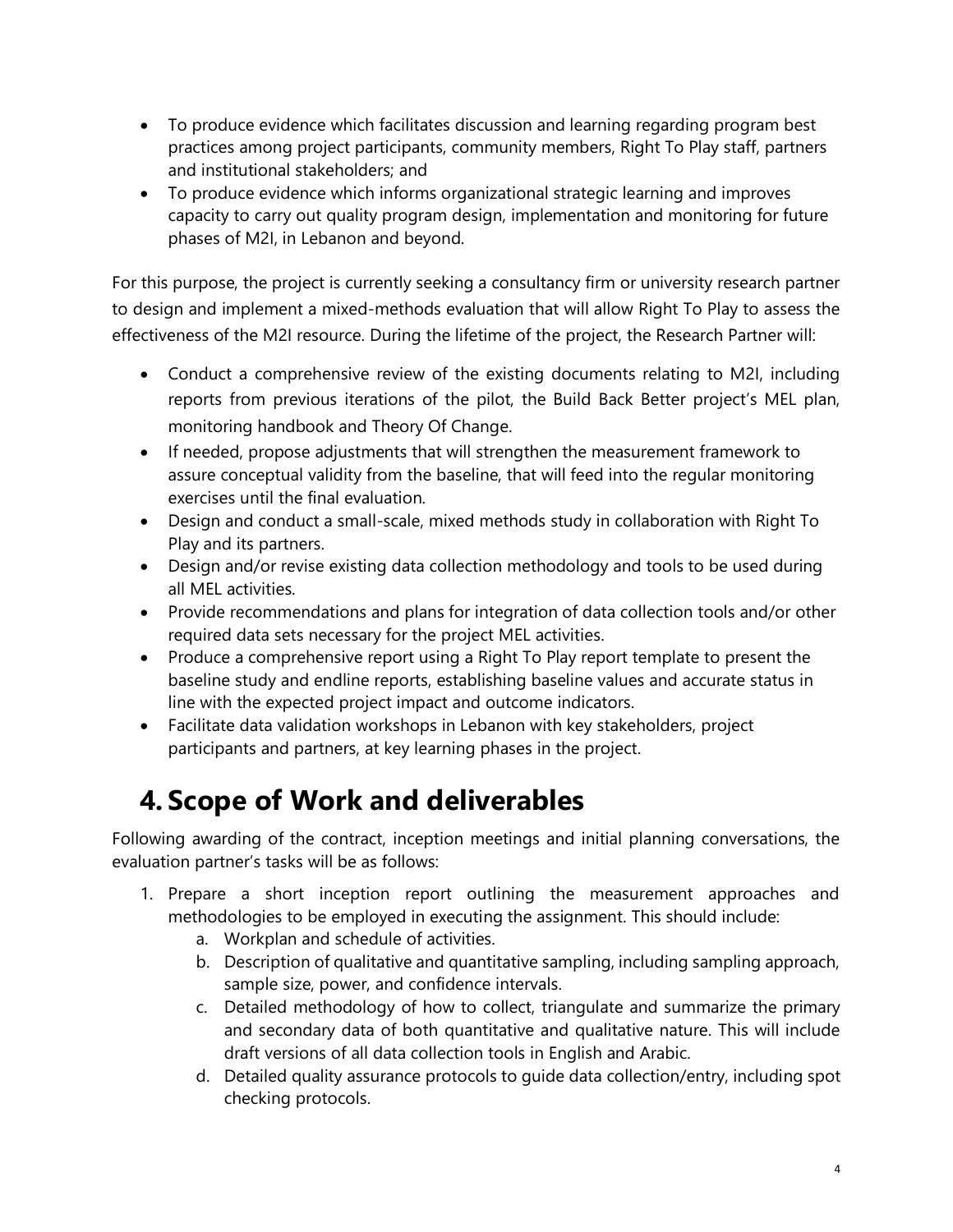- e. Description of gender responsive approaches that will be integrated into the study.
- f. Description of data analysis processes, including use of data analysis software.
- g. Detailed indicator protocols that include indicator definitions, data sources, and calculation formulas.
- h. Due to Covid-19-related health and safety considerations, bidders based outside of Lebanon should prepare for remote management of the data collection process. If international consultants are not able to travel to Lebanon for this assignment, they will be responsible for partnering with local data collection firms and provide remote management, training, and quality assurance.
- 2. Take a lead role in developing, revising, adapting, translating, and piloting various data collection tools (both qualitative and quantitative) to be used for the effectiveness study, including pre-testing and piloting of tools for linguistic and cultural appropriateness. The consultancy firm will be responsible for all costs associated with planning, training, data collection, quality assurance and reporting, including travel, printing, translations, mobile devices, and training venue(s) and materials.
- 3. Actively participate in regular meetings with Right To Play and its partners to consult on research plan, methodology and timeframe, discussing results and findings and agreed recommended follow-up actions.
- 4. Manage the data collection processes, providing support, supervision and monitoring of data collection and storage. This includes ensuring the credibility of field data collected by interviewers.
- 5. Collect data using mobile devices. All tablets, power banks, and other necessary equipment should be provided by the evaluation partner.
- 6. Compile a comprehensive first draft baseline report based on the field research findings, using a Right To Play report template, and revise report based on feedback from Right To Play and its partners.
- 7. Prepare and submit a final baseline and endline report to Right To Play's Global Monitoring, Evaluation and Learning Team, including:
	- a. Copy of the final reports
	- b. Copies of raw and cleaned data sets in both Excel and statistical software formats (e.g. SPSS) including any transcripts, coding frameworks, field notes, as well as annexes of processed results tables and copies of all final data collection tools used (with all levels of disaggregation, including breakdown of geographical areas)
	- c. PowerPoint presentation with summary findings for formal presentation to key stakeholders in Lebanon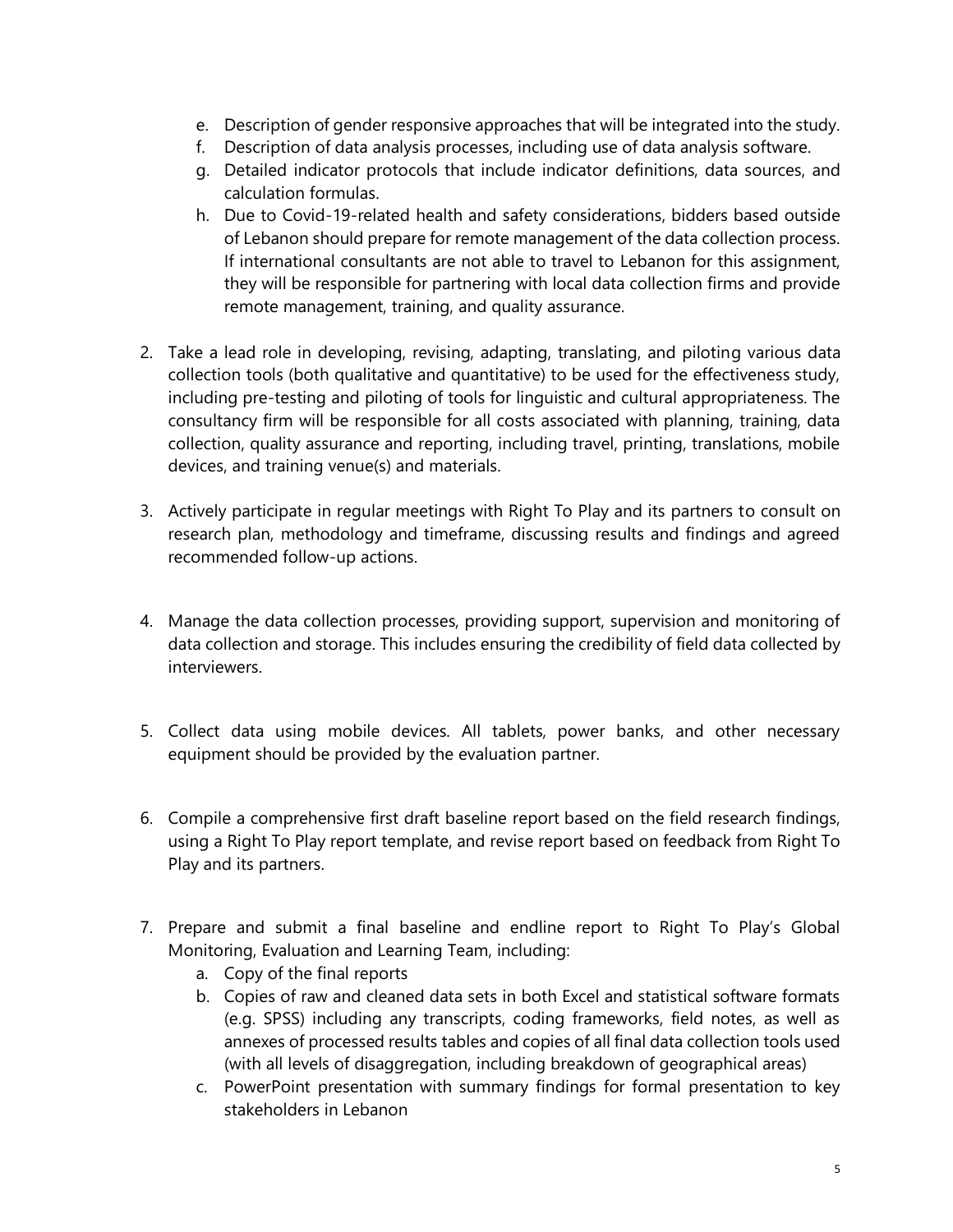d. An evaluation brief document summarizing the main findings of the evaluation.

# **5. Methodology**

The Research Partner contract will begin with a document review of all MEL and implementation plans related to the M2I pilot, including a review of the resource itself and engagement with the program team to define a final design for the evaluation. The evaluation should employ mixed methods relevant to the program's measurement framework and evaluation questions.

Sample sizes for quantitative data collection will be calculated using a 95% confidence level and confidence interval of five. The sample sites, samples and groups proposed should enable calculation of statistical significance at baseline and endline. As such, they should account for potential future attrition as these same sample characteristics will be used at endline. Where relevant, sample selection criteria may need to be developed. In depth-engagement with relevant teams at Right To Play will be required to produce an evaluation framework that enables the program to produce critical, rigorous evidence to tell its story in a meaningful way.

First, a baseline study will be carried out to enable the program to assess its starting point, from a measurement perspective. The Research Partner is expected to work closely with the Right To Play Lebanon team to successfully conduct the field work. This phase of the research will require the analysis of data collected and the production of a baseline report and products for dissemination, with incorporated and integrated feedback from relevant M2I program staff.

The baseline evaluation will serve as a key reference for the endline evaluation, for which data collection is expected to take place in February and March 2023. Research findings will feed into specific deliverables for the M2I pilot, as well as the overarching reporting on the Build Back Better program, which is due to LEGO Foundation in May 2023, and will be led internally by Right To Play.

#### **Data Collection Tools**

The baseline evaluation design framework will consist of a toolkit with relevant tools to measure the program's outcome-level indicators and to adequately answer the research questions. Research partners will critically reviewed existing tools, while new ones will be developed. All tools must be translated into Arabic. The list of tools that will need to be revised and/or developed may include, but is not limited to:

- Survey and pre-post training tests for M2I Facilitators
- A PSS survey including elements of the Child and Youth Resilience Measure (CYRM), to be distributed both among M2I program participants
- Focus Group Discussions and Key Informant Interviews (with children, Facilitators, caregivers, and others as relevant)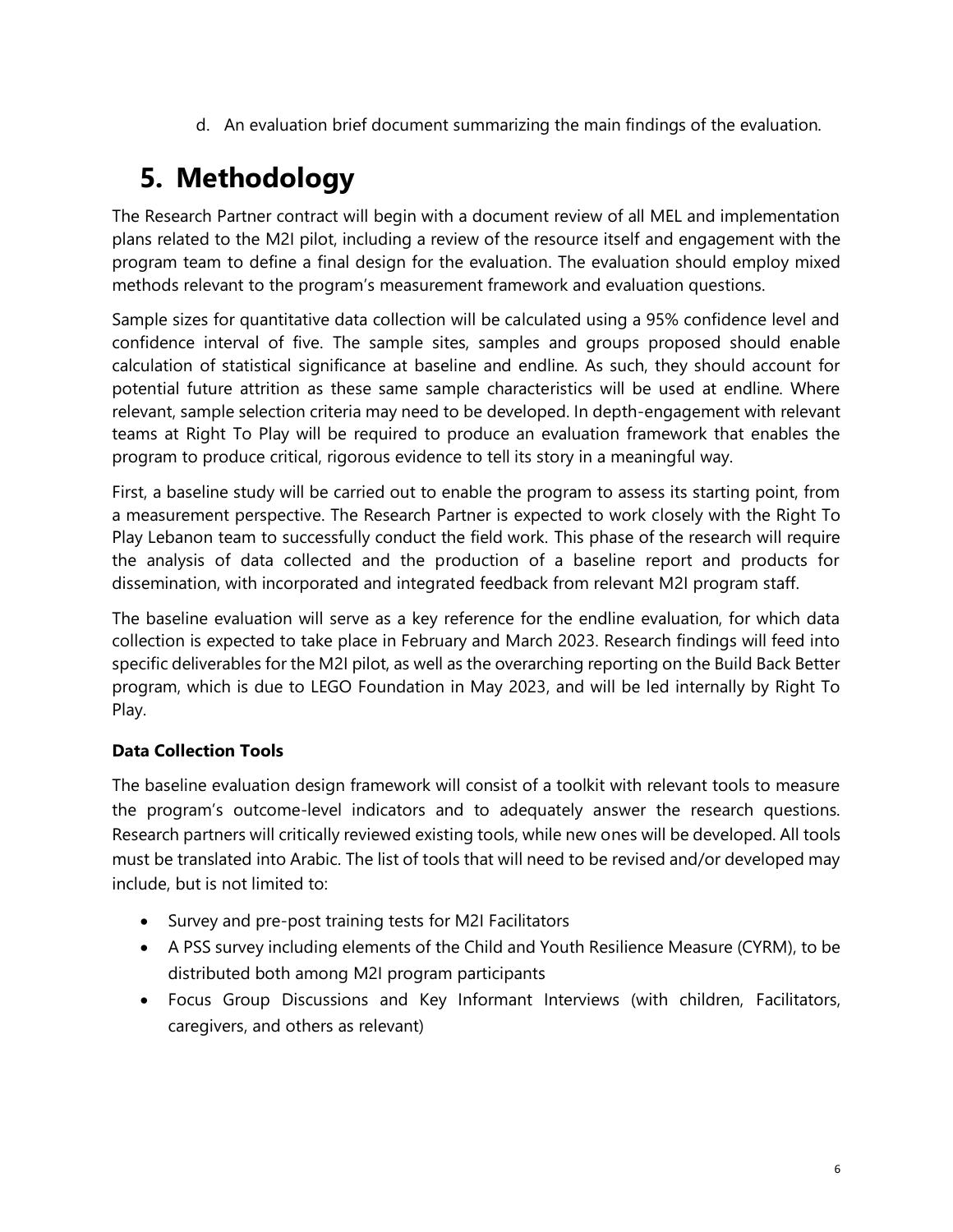The research planning process will entail an in-depth training of enumerators, which will include piloting of the instruments to ensure satisfactory reliability and validity. Tools will subsequently be refined after training and prior to data collection.

#### **Data Analysis**

Data will be analyzed both quantitatively and qualitatively. The Research Partner will submit an analytical framework as part of the evaluation design process, which will detail the specific analytical methodology that will be used to produce results for each indicator measured and each research question posed.

The Research Partner will be encouraged to use analytical software to analyze both quantitative (e.g. Excel, SPSS, STATA, R), and qualitative (e.g. NVivo, Atlas.Ti) data. Outputs from data analysis will be submitted as part of the deliverables, as will the scripts (or list of commands) with clear notes and guidance for quantitative data (in SPSS, STATA, R).

# **6. General Conditions of the Consultancy**

### **Steering Committee**

A steering committee of key implementation stakeholders (including global and country office staff working on the Build Back Better program) will be formed to guide and inform the research process. They will help to inform the relevance and appropriateness of the evaluation design framework, the data collection tools, and the analytical framework. They will also help to ensure that the research planning and data collection processes are sound, culturally appropriate, and contextually relevant to Right To Play's programmatic needs and to the needs of all relevant stakeholders (i.e. beneficiaries, community members and partners).

#### **Research Partner Expectations:**

- The Research Partner will take part in an orientation to M2I's delivery model.
- The Research Partner will submit an inception report including a detailed work plan and time frame for completion of the research.
- The data analysis and draft reports for all deliverables will be shared with M2I project staff with sufficient time for review and feedback, which will be incorporated into subsequent work.
- Preliminary findings for all deliverables will be shared with program staff and relevant stakeholders through data validation workshops.
- After the completion of each deliverable, a presentation will be given to M2I project staff and appropriate stakeholders to share results and recommendations.
- Throughout each phase, the Research Partner will be expected to maintain regular communications with the steering committee to provide progress updates.
- Travel and accommodations for visits to Lebanon will be coordinated, booked, and paid for by the consultancy firm.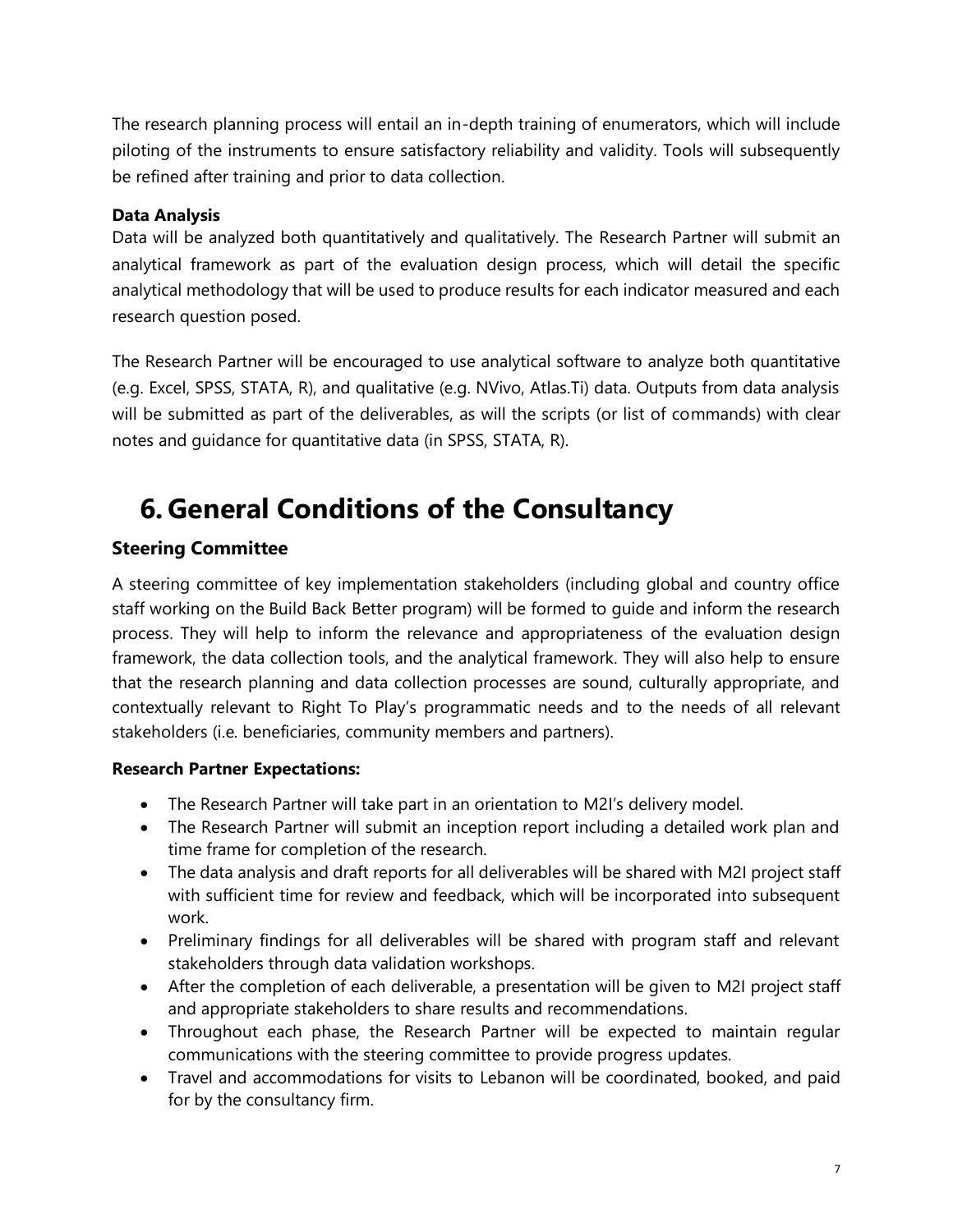- The evaluation approach must follow OECD-DAC evaluation criteria.
- All materials, processes, methodologies, reports, plans and other works provided to the consultancy firm or developed by the consultancy firm on behalf of Right To Play remain the property of Right To Play.
- All data must be stored in a safe and secure location, allowing full access on the part of Right To Play staff during the evaluation process.
- Upon completion of the research, all raw data and analyzed data must be submitted to Right To Play.

### **7.Roles and Responsibilities**

The consultancy firm's roles and responsibilities include, but are not limited to, the following:

- Background research to familiarize themselves with the Build Back better program and the M2I pilot, as well as Right To Play's approach more broadly (through program documents provided by Right To Play).
- Document review of program, monitoring and evaluation plans, including logical models, MEL plans and materials, and existing measurement tools.
- Development of the evaluation design in collaboration with the Right To Play International Steering Committee.
- Development and implementation of a data collection administration and logistics plan in Lebanon.
- Development of enumerator training materials, including presentations and manuals.
- Data collection, entry and cleaning, and data analysis.
- Data validation and interpretation through internal review of findings.
- Completion of baseline, and endline reports.
- Preparation and presentation of findings and recommendations for each deliverable.

## **8.Key Deliverables and Tentative Timeline**

The Proposal for the Research Partner role must be submitted no later than the deadline of **3 May 2022** to **Isabella Di Paolo, Monitoring, Evaluation and Learning Manager** at: **[idipaolo@righttoplay.com](mailto:idipaolo@righttoplay.com)** and **Ghinwa Monzer, Monitoring, Evaluation and Learning Officer** at: **[gmonzer@righttoplay.com.](mailto:gmonzer@righttoplay.com)** 

All questions or clarifications regarding this RFP must be in writing and submitted to **idipaolo@righttoplay.com** no later than **4 April 2022.** Questions and requests for clarification, and responses thereto, will be circulated to all RFP recipients who have indicated interest in this RFP.

#### **Timeline following awarding of contract**

| <b>Deliverable</b> | <b>Key Points</b> | <b>Deadline</b> |
|--------------------|-------------------|-----------------|
|                    |                   |                 |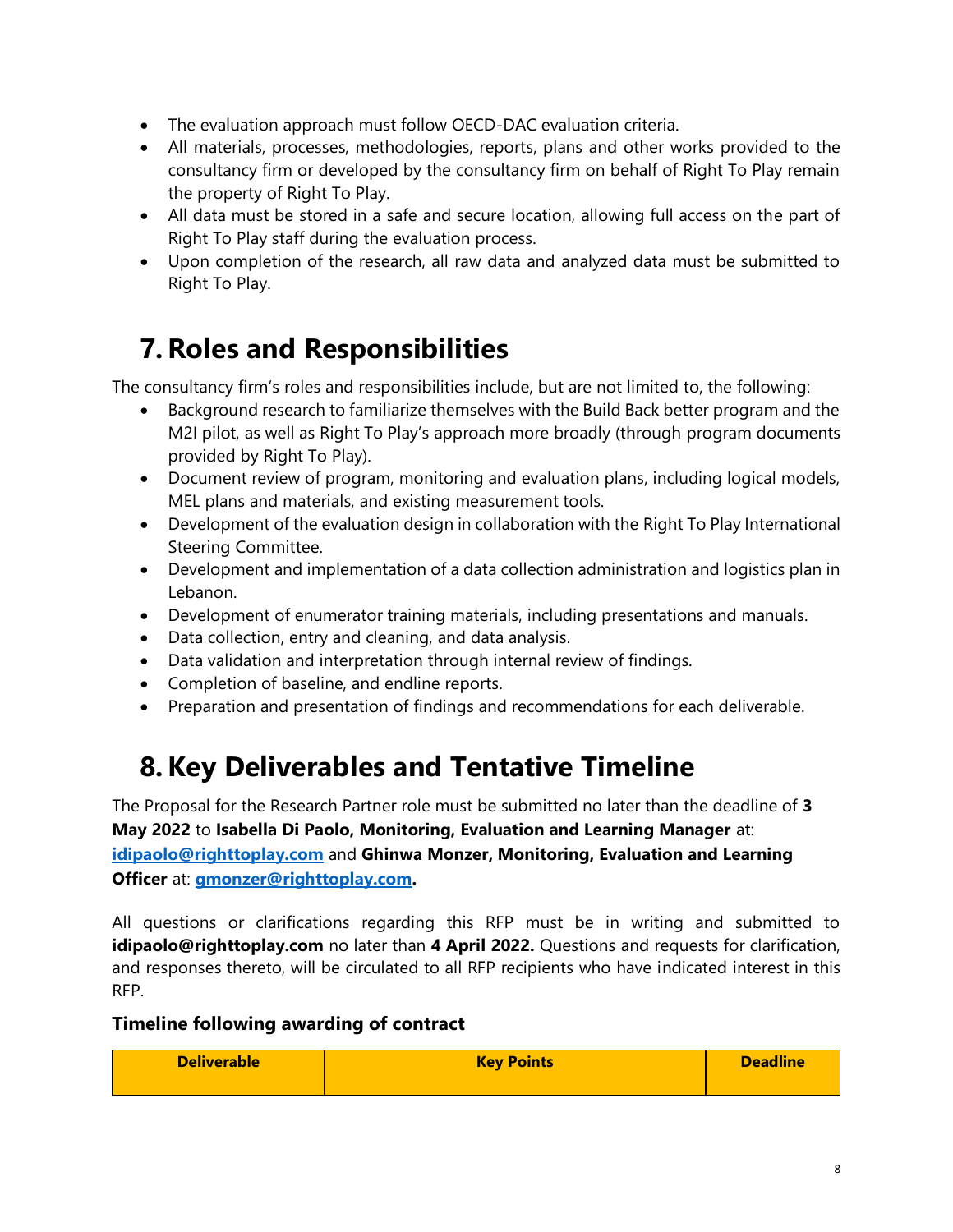| Contract award date                                                       | RTP signs contract with selected evaluator/firm                                                                                                                           | 16 May 2022      |  |  |
|---------------------------------------------------------------------------|---------------------------------------------------------------------------------------------------------------------------------------------------------------------------|------------------|--|--|
| <b>Inception phase</b>                                                    |                                                                                                                                                                           |                  |  |  |
| Inception meetings, Right<br>To Play consultations and<br>document review | Initial consultations will begin once the<br>$\bullet$<br>contract is awarded.<br>Inception Report submitted to RTP<br>RTP review and approve Inception Report            | May - June 2022  |  |  |
|                                                                           | <b>Baseline</b>                                                                                                                                                           |                  |  |  |
| Training of data collectors,<br>piloting of tools and data<br>collection  | Data collectors training agenda<br>Final data collection instruments and<br>translations (revised following pilot during<br>training)<br>Data collectors' training report | <b>July 2022</b> |  |  |
| Data Collected, Submitted<br>and Analysed                                 | Cleaned, raw data shared with RTP                                                                                                                                         | <b>July 2022</b> |  |  |
| Results validation                                                        | RTP facilitate validation workshop with in-country<br>stakeholders in Lebanon                                                                                             | <b>July 2022</b> |  |  |
| Learning Partner submits<br>draft baseline report                         | RTP receive and reviews draft report                                                                                                                                      | <b>July 2022</b> |  |  |
| Final Baseline Report                                                     | RTP receive and approves final baseline report                                                                                                                            | August 2022      |  |  |
| Dissemination and learning                                                | RTP and key stakeholders participate in an<br>evaluation dissemination and learning workshops                                                                             | August 2022      |  |  |
| <b>Endline</b>                                                            |                                                                                                                                                                           |                  |  |  |
| Training of data collectors,<br>piloting of tools and data<br>collection  | Data collectors training agenda<br>Final data collection instruments and<br>translations (revised following pilot during<br>training)<br>Data collectors' training report | February 2023    |  |  |
| Data Collected, Submitted<br>and Analysed                                 | Cleaned, raw data shared with RTP                                                                                                                                         | February 2023    |  |  |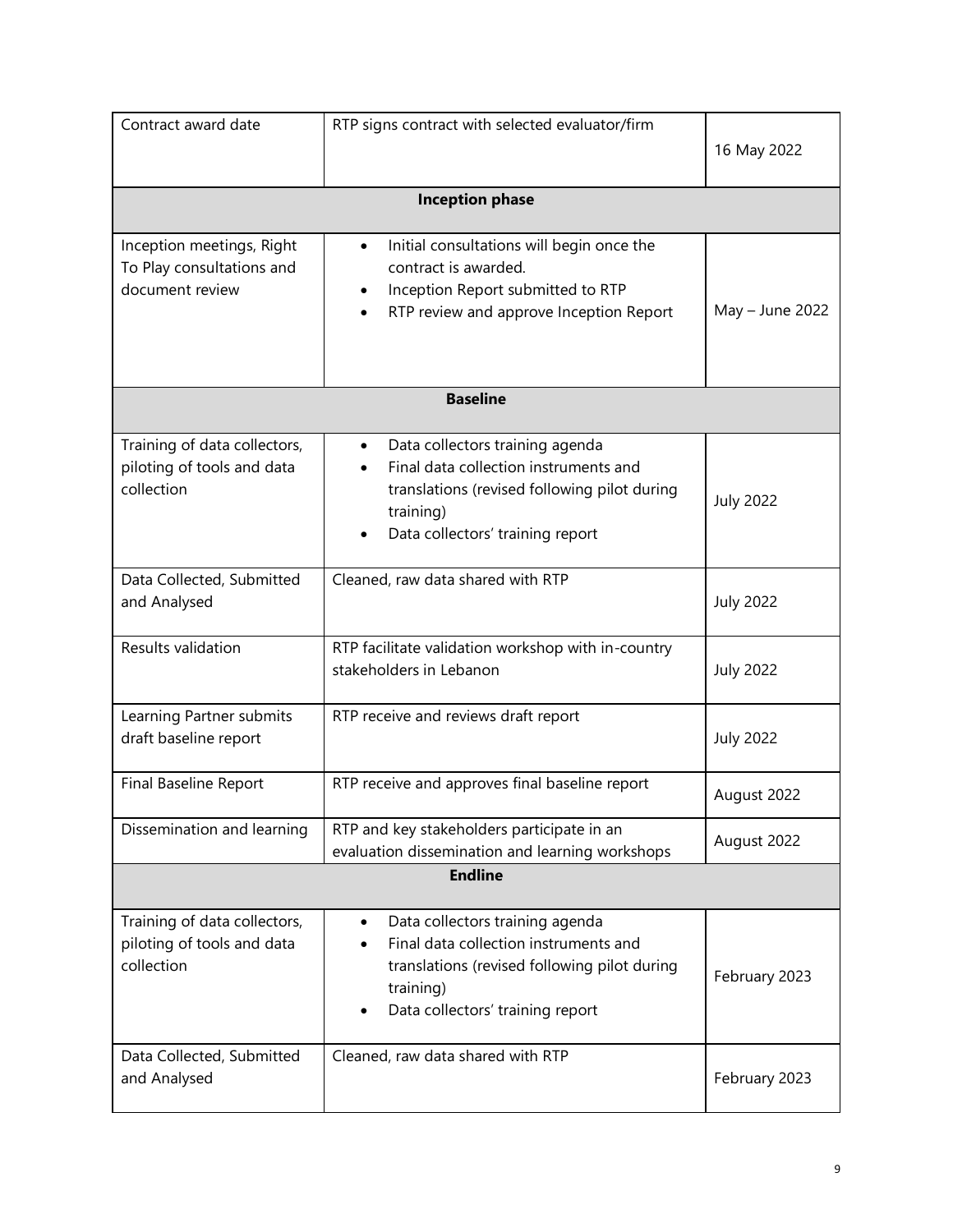| Results validation                                        | RTP facilitate validation workshop with in-country<br>stakeholders in Lebanon                | <b>March 2023</b> |
|-----------------------------------------------------------|----------------------------------------------------------------------------------------------|-------------------|
| Learning Partner submits<br>draft final evaluation report | RTP receive and reviews draft report                                                         | <b>March 2023</b> |
| <b>Final Evaluation Report</b>                            | RTP receive and approves final evaluation report                                             | <b>March 2023</b> |
| Dissemination and learning                                | RTP and key stakeholders participate in an<br>evaluation dissemination and learning workshop | <b>March 2023</b> |

# **9. Proposed Budget and Payment Schedule**

Consultants are asked to provide a draft financial proposal along with their technical proposal for consideration. Right To Play offers competitive consultancy rates in keeping with market value and international NGO standards. Offers of over **CAD 70,000** for the entire evaluation will not be reviewed.

- First payment: After signing of contract agreement with Right To Play (10%)
- Second payment: Submission of final inception report, including revised tools and approach following piloting of instruments (30%)
- Third payment: Submission of final baseline report (30%)
- Final payment: Submission of final endline report and PowerPoint presentations approved by Right To Play (30%)

RTP payment cycle is net 30 days upon receipt of deliverables, goods/services, inspection and acceptance of goods/services as in compliance with the terms of the award and receipt of vendor invoice. Full cooperation with RTP in meeting the terms and conditions of payment will be given the highest consideration.

## **10. Qualifications**

- An academic group or consultancy firm with 7-15 years of experience in the research and/or evaluation field, in quantitative and qualitative data collection, analyzing quantitative and qualitative data, and report writing.
- Extensive experience creating measurement frameworks, refining indicators, and creating measurement tools for PSS-focused programs. Experience in psychomotricity programming strongly preferred.
- Extensive experience managing and designing evaluation studies with children and young people, ideally within a refugee setting.
- Team members with extensive experience in psychomotricity, PSS and mental health programming.
- Experience in life skills and behavioral change measurement.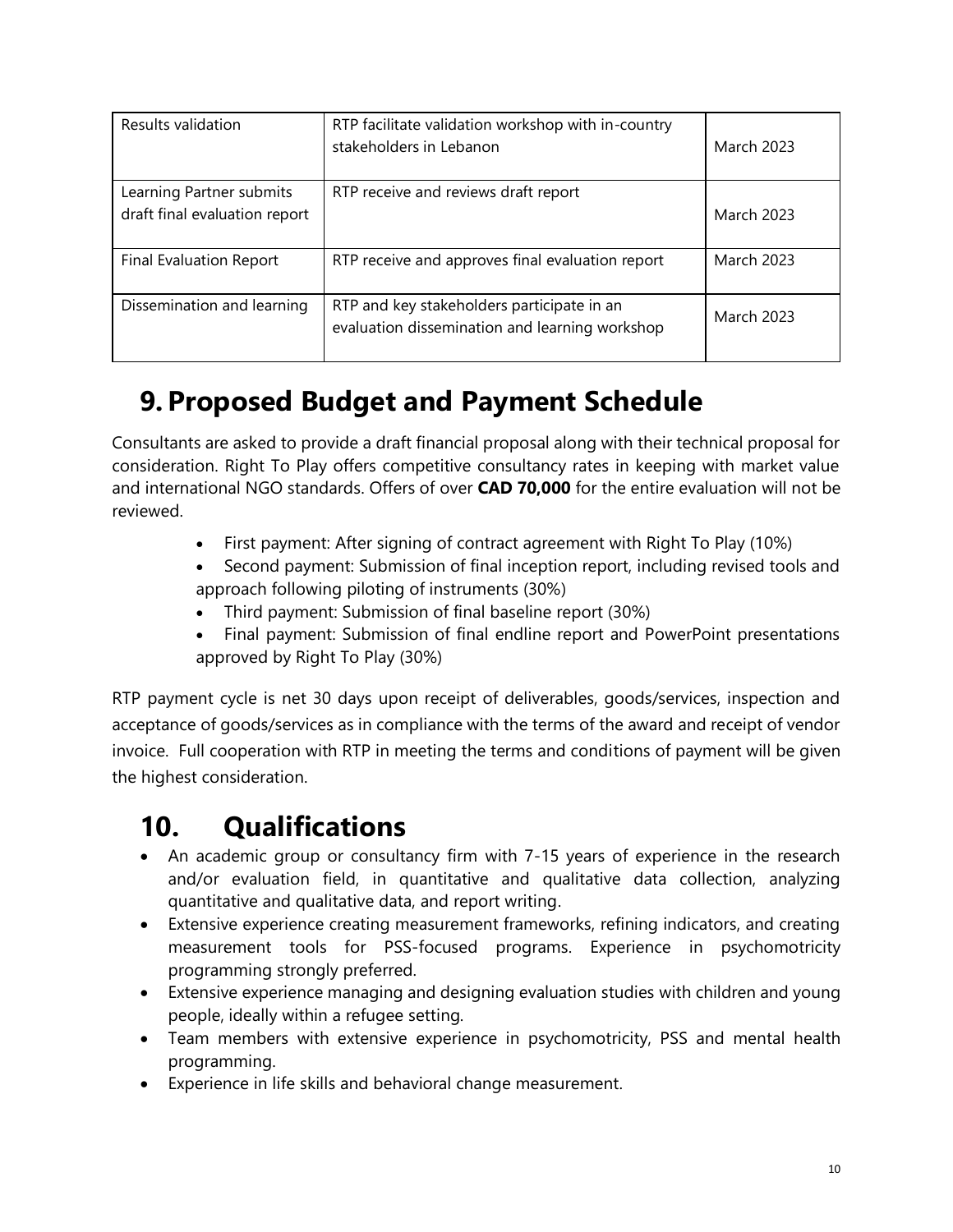- Experience using participatory and gender-responsive techniques in data collection. Demonstrated experience in data collection with children and adolescents strongly preferred.
- Ability to abide by Right To Play's child protection and child safeguarding policies.
- Extensive experience following OECD-DAC principles for evaluation and measurement.
- Ability to travel to and within Lebanon in support of the study as required.
- Existing network of local data collection firms in Lebanon to conduct data collection.
- Applicants should have a relevant degree in social sciences, international development, statistical sciences, or another related field.
- Excellent skills and experience with data analysis using statistical computing tools (Excel, SPSS, STATA, NVIVO).
- Excellent working proficiency in English and Arabic.

# **11. Proposal Application Submission**

Interested organizations are requested to submit proposals including the following documents:

- Cover letter
- Detailed Technical Proposal, clearly demonstrating a thorough understanding of these Terms of Reference and with specific focus addressing the purpose and objectives of the assignment, methodology to be used, and suggested sampling criteria (max. 8 pages). Please note that the proposal should outline the approach to the entire evaluation cycle and learning study.
- Financial Proposal: Detailed budget breakdown based on expected daily rates and initial work plan (in CAD).

Additional attachments should include:

- Initial draft of the proposed work plan in Gantt chart style.
- Capabilities Statement of the firm, organization, or group, highlighting previous experience and expertise in areas listed in the "Qualifications" section detailed above.
- CVs of any key team members who will be part of the evaluation team, clearly stating their roles and responsibilities.
- Proposed governance structure, including management of local study teams, coordination of field work, and quality assurance process.
- Two writing samples, ideally reports that the firm, organization, or group has led authorship on.

The proposals must be prepared in two separate volumes: i) Technical Proposal; and ii) Financial Proposal. The Technical Proposal and Financial Proposal must be kept separate. Technical Proposals must not make reference to pricing data in order to be evaluated strictly on the basis of technical merit.

#### **a) Technical Proposal Requirements/ Proposed Plan and Approach**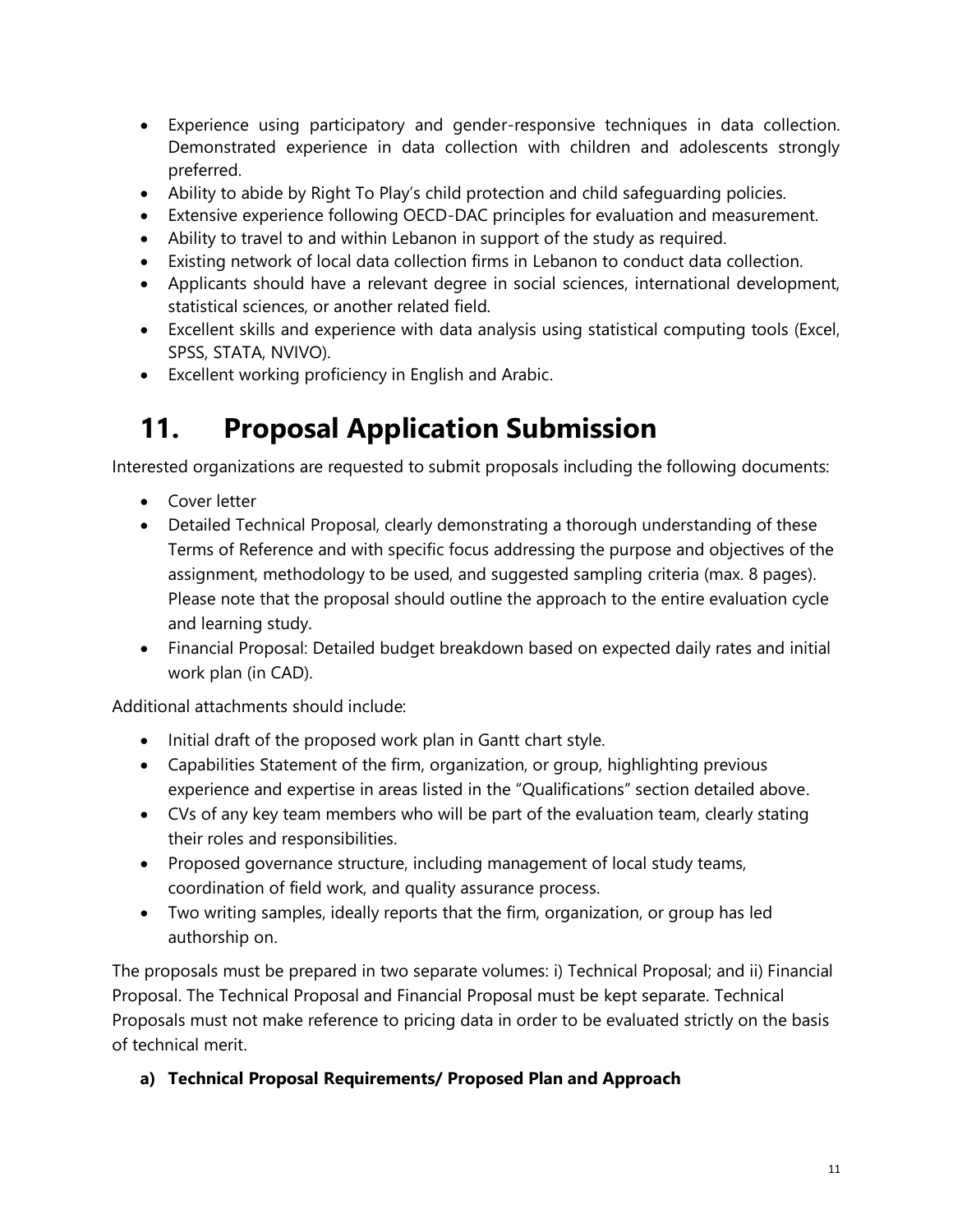The Technical proposal should describe how the offeror intends to carry out the activities set out in the Terms of Reference. The proposal should be concise, specific, complete, and demonstrate a clear understanding of the work to be undertaken and the responsibilities of all parties involved. It must demonstrate the offeror's eligibility, as well as their capabilities and expertise in conducting each step of the activity.

Offerors should include only information necessary to provide a clear understanding of the proposed action and the justification for it. Greater detail than necessary, as well as insufficient detail, may detract from a proposal's clarity. Please assume that the reader is not familiar with the particular context in which the project will be implemented. The use of jargon and acronyms should be minimized as much as possible. If acronyms or abbreviations are used, please include a separate page explaining the terms.

#### **b) Financial Proposal Requirements**

Financial proposals should meet the following requirements:

- The offeror should submit their most competitive and complete financial proposal, including a fixed unit cost and total cost proposal for completion of works as described in the Terms of Reference.
- All costs must be stated in Canadian Dollars (CAD).
- A fixed price must be provided for each category of deliverable, each of which will be considered a fixed price budget for that specific segment of work. The price of the subcontract to be awarded will be an all-inclusive fixed price. No profit, fee or additional costs can be included after the award. All items and services must be clearly labeled and included in the total offered price.
- The offered price must include comprehensive insurance, shipping and handling charges, and state INCOTERM, if any.
- Please indicate all prices exclusive of VAT, Excise or other taxes.
- The offeror should submit a financial proposal budget narrative.

A detailed budget narrative that justifies the costs as appropriate and necessary for the successful completion of proposed activities should be attached to the budget. The budget narrative should clearly describe the project and cost assumptions**.** All proposed costs must be directly applicable to performing the work under the award and budgeted amounts should not exceed the market cost/ value of an item or service.

The budget narrative should be of sufficient detail so that someone unfamiliar with the offeror or the planned activities could review and adequately understand and grasp the assumptions, reasonableness and calculation method used.

The budget narrative must be prepared using Microsoft Excel. Supporting information must be provided in adequate detail for conducting a comprehensive analysis.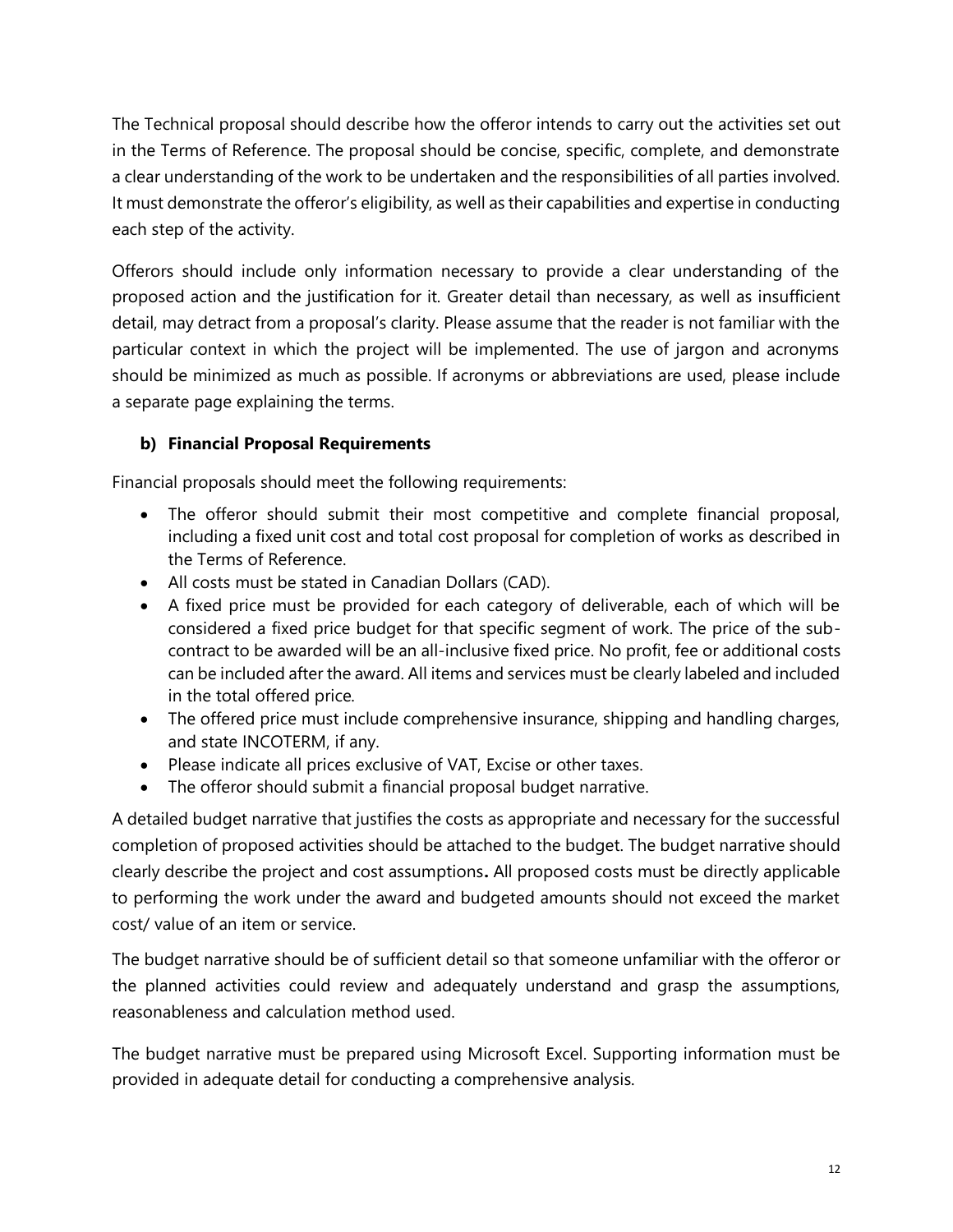#### **a) Capabilities and Past Performance**

The offeror must submit a capabilities statement along with documentary evidence of past performance. The capabilities statement should not exceed five (5) pages in length and will be used to evaluate the offeror's organizational, financial, and technical capacity, in relation to the Terms of Reference. The Capabilities Statement must include but is not limited to: size of the agency, financial resources available to complete this work, staffing competencies and capabilities, past experience performing similar work with other donor organizations, and a company profile and/ or brochure.

Offerors which are firms and not individuals must include in the capabilities statement that they have the financial viability and resources to complete the proposed activities within the period of performance and under the terms of payment outlined below. RTP reserves the right to request and review the latest financial statements and audit reports of the offeror as part of the basis of the award.

#### **b) Other Requirements**

Please provide other requirements such as business registration information (copy of registration or incorporation etc.), applicable trade license or equivalent, company tax registration or equivalent, institutional brochures, publications, financial audit statements, etc.

### **12. Evaluation Criteria**

RTP intends to issue a fixed price purchase order/ sub-contract to the offeror(s) who best meet the criteria specified in this RFP and are determined to be responsible and eligible subcontractor to provide the required goods/services.

Proposals will be evaluated first to ensure that they meet all mandatory requirements. To quality for review, a proposal must include all documentation as listed. Proposals that fail to meet these requirements will receive no further consideration.

Eligible proposals will be evaluated and ranked by a committee on a technical basis according to the criteria below. Those proposals that are considered to be technically acceptable shall then be evaluated in terms of cost.

For the purpose of selection, the evaluation will be based on the following weighted point scale (totaling 100 points) of the proposal in its entirety, including, but not limited to, the following:

| No. | <b>Criteria</b>                                         | <b>Points</b> |
|-----|---------------------------------------------------------|---------------|
|     | Technical Approach, Methodology and Implementation plan | 40            |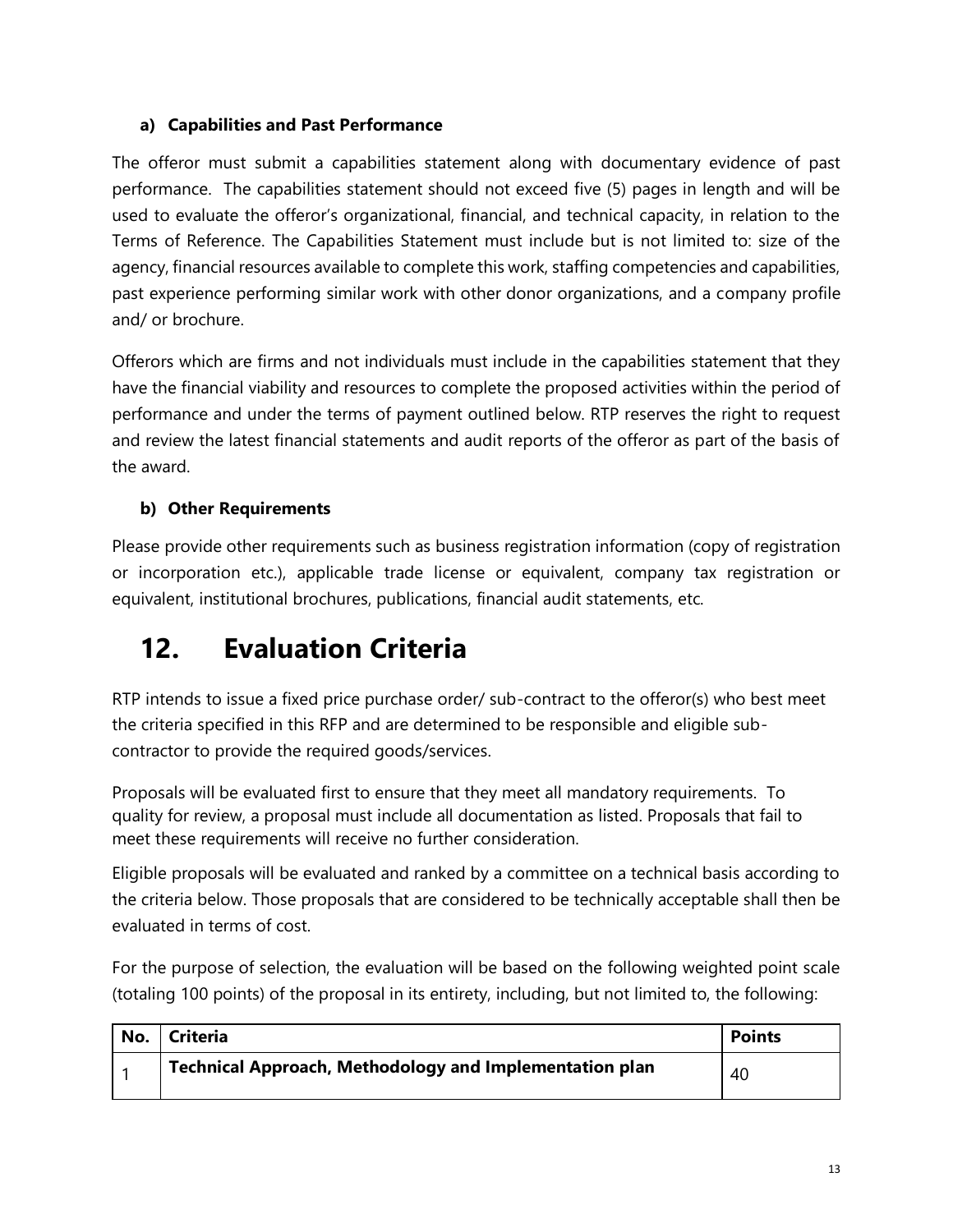|   | Comprehensiveness of proposal approach. Clarity and<br>appropriateness of proposed activity.<br>Implementation plan and proposed timeline are realistic and<br>include all proposed elements of activity.<br>Responsiveness to Terms of Reference. |     |
|---|----------------------------------------------------------------------------------------------------------------------------------------------------------------------------------------------------------------------------------------------------|-----|
| 2 | <b>Capabilities and Past Performance</b><br>Organizational, financial and technical capabilities and resources<br>to implement this work.<br>Previous successful past experience implementing similar<br>$\bullet$<br>activities.                  | 20  |
| 3 | <b>Proposed Costs</b><br>Reasonableness of proposed budget based on scope of<br>activities proposed.<br>Summary budget, detailed budget, and budget notes included.<br>Comparative lowest price.                                                   | 30  |
| 4 | <b>Deliverable timeframe</b>                                                                                                                                                                                                                       | 10  |
|   | <b>Total</b>                                                                                                                                                                                                                                       | 100 |

## **13. Terms of Award**

This document is a request for proposals only, and in no way obligates RTP or its donor to make any award. Please be advised that under a fixed price contract the work must be completed within the specified total price. Any expenses incurred in excess of the agreed upon amount in the sub-contract will be the responsibility of the sub-contractor and not that of RTP or its donor. Therefore, the offeror is duly advised to provide its most competitive and realistic proposal to cover all foreseeable expenses related to provide requested goods/services.

All deliverables produced under the future award/ sub-contract shall be considered the property of RTP. RTP may choose to award a PO/ sub-contract for part of the activities in the RFP. RTP may choose to award a PO/ sub-contract to more than one offeror for specific parts of the activities in the RFP.

The Offeror's technical and cost proposals must remain valid for not less than 120 calendar days after the deadline specified above. Proposals must be signed by an official authorized to bind the offeror to its provisions.

### **Language**

The proposal, as well as correspondence and related documents should be in English.